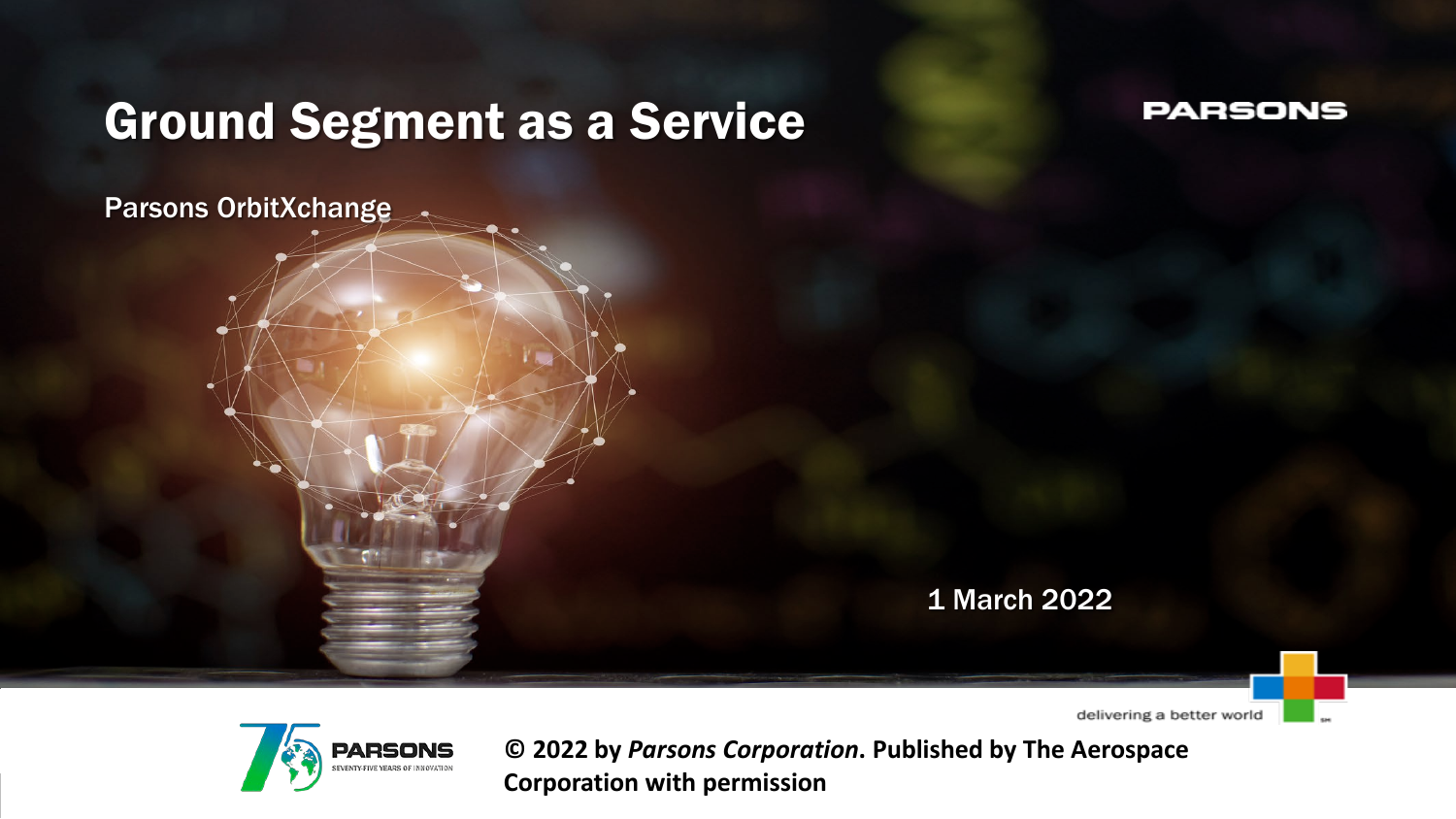### OrbitXchange – What is it?

- **Came from Commercial Augmentation Service (CAS) which started out as a Small Business Innovative Research (SBIR) project for AFRL in 2014**
- **CAS was developed to augment the Satellite Control Network (SCN) which is getting overloaded with users**
- **CAS was moved to SMC ECX (now SSC) when it went to a Phase III SBIR in 2020**
- **CAS provides access to commercial antennas around the world for DoD customers by translating legacy SCN interfaces into what the Commercial providers need**
	- Includes CCS/Telemetry/Scheduling Interfaces (SIS-508/509)
	- Any SCN TT&C system can access commercial antennas through CAS
	- All future EGS TT&C systems will be able to as well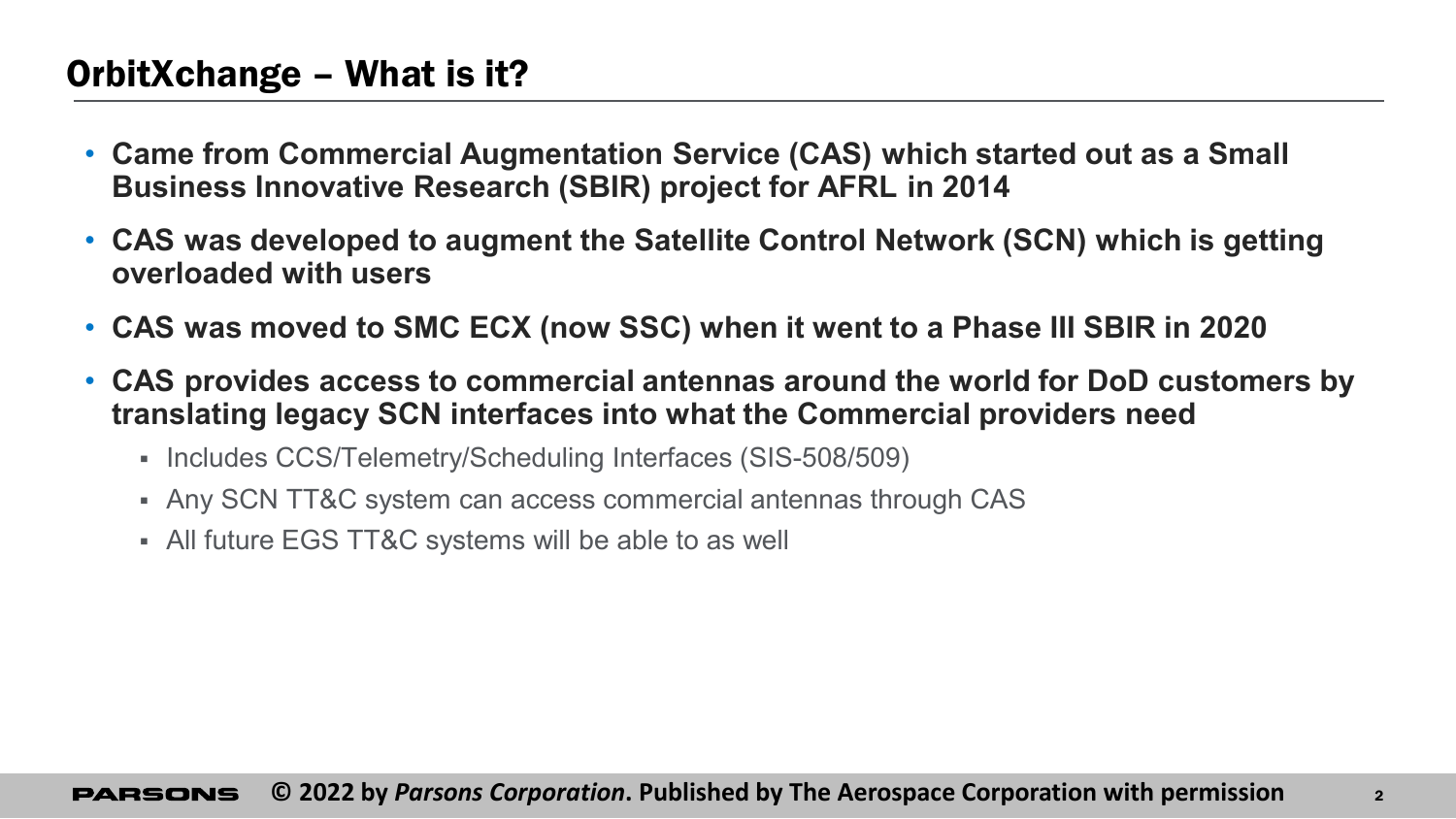#### Summary

• We enable increased capacity for satellite operations by offering customers a commercial antenna service that operates in a cybersecure cloud environment, partnering with globally distributed commercial antennas to communicate with spacecraft.

### • Technical Features

- *<https://www.parsons.com/products/orbitxchange/>*
	- *Availability of ground antenna resources*
	- *Wide variety of vendors, SCN SOC compatibility*
	- *Delivery of satellite data as a service*
	- *Hundreds of antennas without capital investment and maintenance costs*
	- *Offers real-time schedule optimization to avoid outages while simultaneously targeting quality of service, cost, or any used defined criteria simultaneously*
	- *Constantly evolving and upgrading cybersecurity stack to stay in front of the emerging cyber threats*
	- *Scalable cloud-based system, flexibly spin up additional resources to match fluctuating demands*

#### **© 2022 by** *Parsons Corporation***. Published by The Aerospace Corporation with permission** <sup>3</sup>PARSONS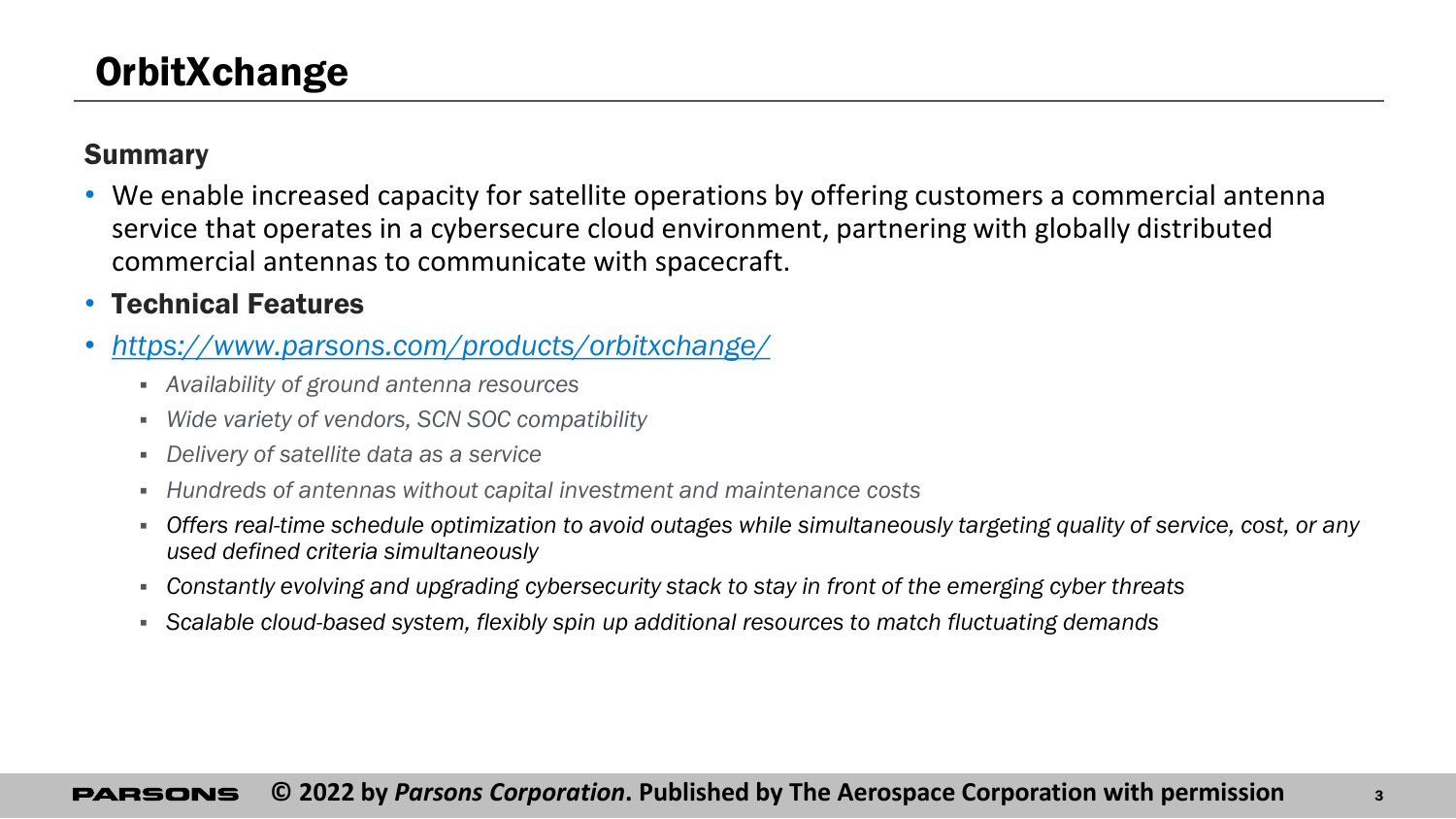## Parsons C3 EWS Big Picture Ground Segment As A Service



**© 2022 by** *Parsons Corporation***. Published by The Aerospace Corporation with permissionPARSONS**